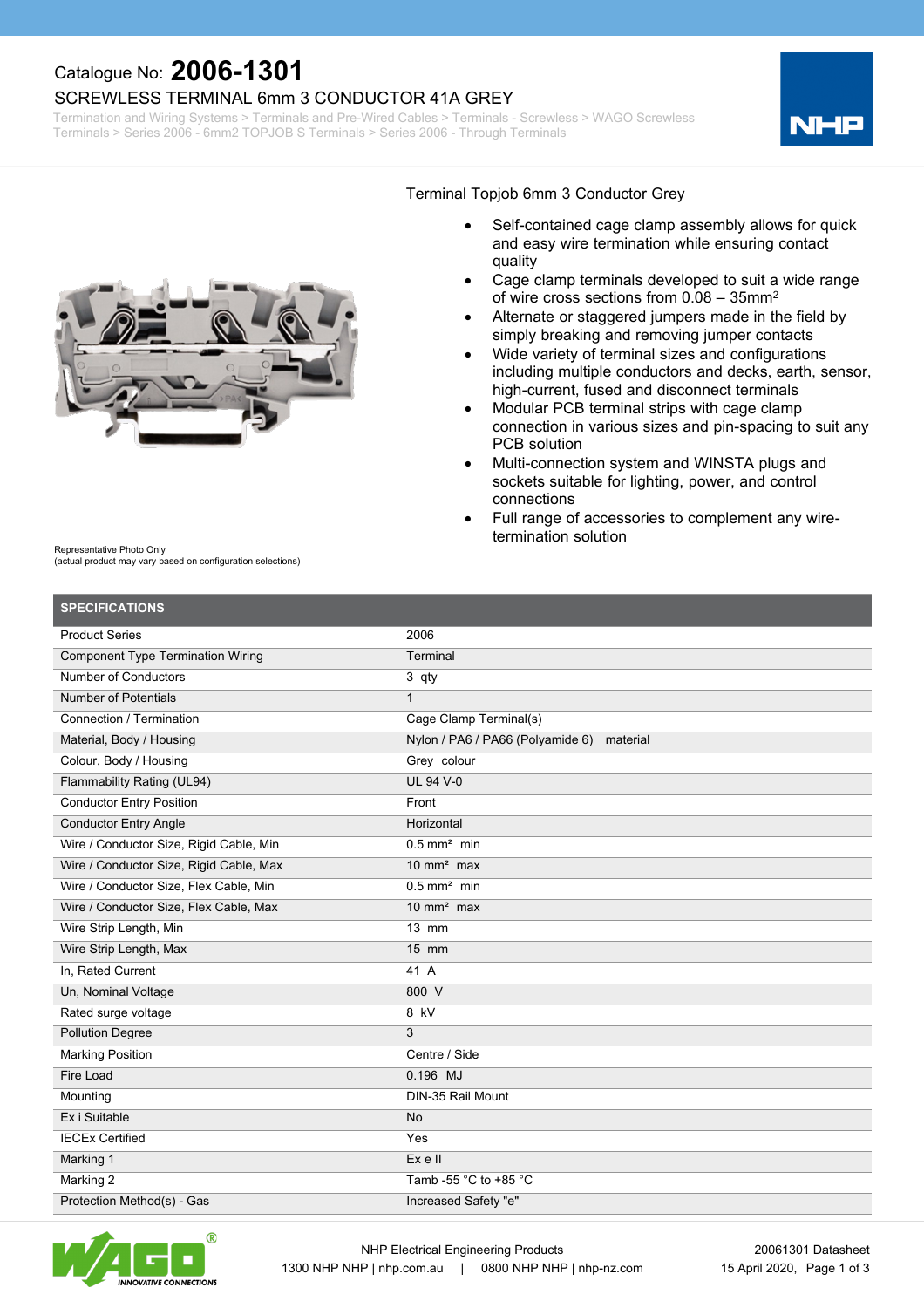# Catalogue No: **2006-1301**

### SCREWLESS TERMINAL 6mm 3 CONDUCTOR 41A GREY

Termination and Wiring Systems > Terminals and Pre-Wired Cables > Terminals - Screwless > WAGO Screwless Terminals > Series 2006 - 6mm2 TOPJOB S Terminals > Series 2006 - Through Terminals



| <b>Certificate Number</b>                      |                                 | <b>IECEX PTB 05.0014U</b>                                                                                                                                |
|------------------------------------------------|---------------------------------|----------------------------------------------------------------------------------------------------------------------------------------------------------|
| <b>Certificate URL</b>                         |                                 | http://iecex.iec.ch/iecex/IECExWeb.nsf/CoCHistory/IECEx%20PTB%2005.00141                                                                                 |
| Ex e, Un, Rated Voltage                        |                                 | 550 V                                                                                                                                                    |
| Ex e, In, Rated Current                        |                                 | 36 A                                                                                                                                                     |
| Ex e, In, Rated Current with Jumper            |                                 | 33 A                                                                                                                                                     |
| Height                                         |                                 | 73.5 mm                                                                                                                                                  |
| Width                                          |                                 | 7.5 mm                                                                                                                                                   |
| Depth                                          |                                 | 33 mm                                                                                                                                                    |
| Weight                                         |                                 | 0.011845 kg                                                                                                                                              |
| <b>Standards Compliance</b>                    |                                 | EN 60947-7-1<br>IEC 60947-7-1                                                                                                                            |
| Certifications                                 |                                 | <b>CCA</b><br><b>CSA</b><br>GOST-R<br><b>KEMA</b><br>PTB<br><b>RoHS</b><br>UL                                                                            |
| <b>Shipping Approvals</b>                      |                                 | ABS (American Bureau of Shipping)<br>DNV-GL (Det Norske Veritas Germanischer Lloyd)<br>Lloyd's Register of Shipping<br>PRS (Polish Register of Shipping) |
| <b>REFERENCES</b>                              |                                 |                                                                                                                                                          |
| <b>IECEx Certificate</b>                       | <b>IECEX PTB 05.0014U</b>       |                                                                                                                                                          |
| Supplier Declaration of<br>Conformity:         |                                 |                                                                                                                                                          |
| Installation Guide:                            |                                 |                                                                                                                                                          |
| User Manual:                                   |                                 |                                                                                                                                                          |
| Manufacturer Datasheet:                        | $\blacksquare$                  |                                                                                                                                                          |
| Manufacturer Catalogue<br>& Product Selection: | 20061301 Manufacturer Cataloque |                                                                                                                                                          |